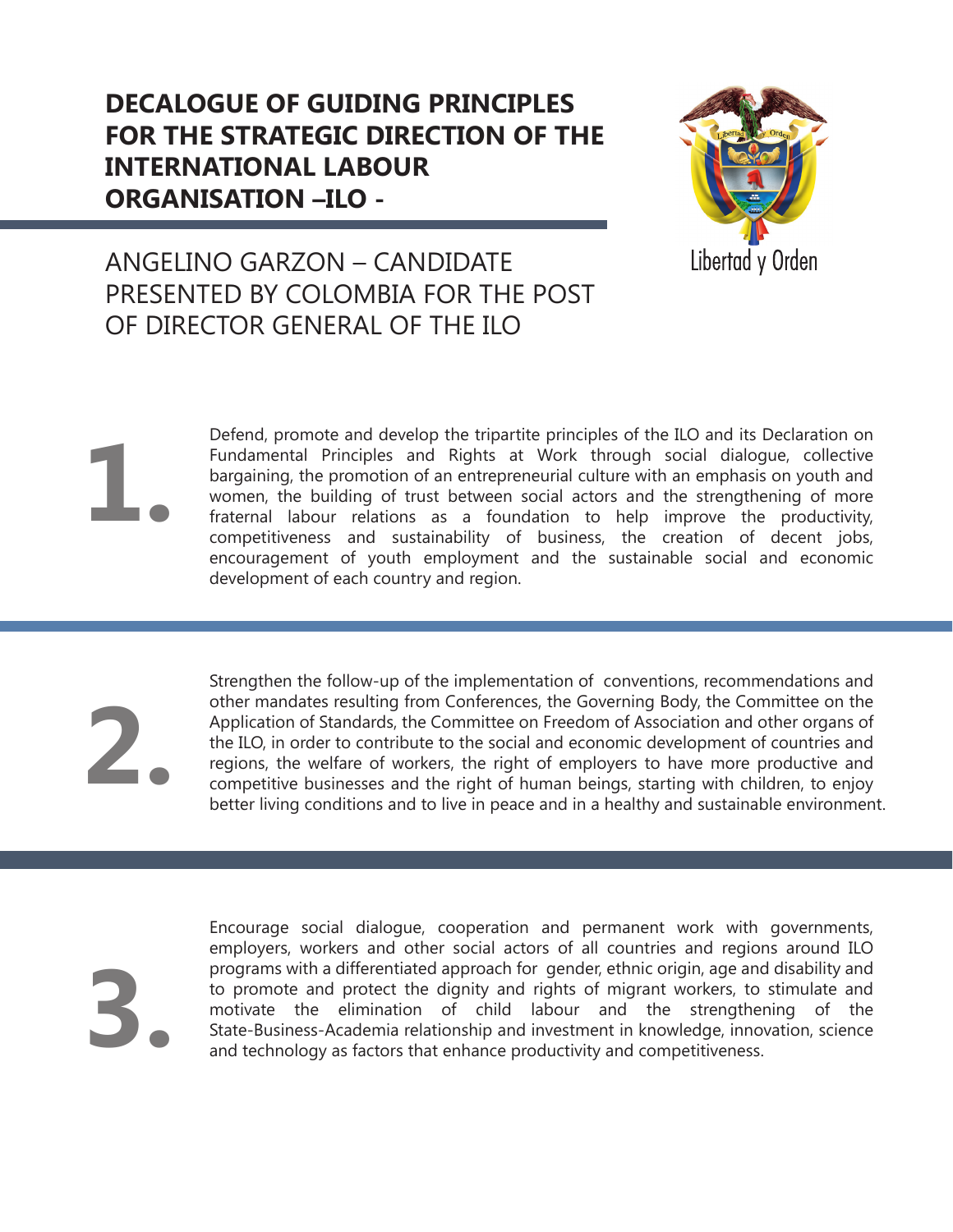ANGELINO GARZON – CANDIDATE PRESENTED BY COLOMBIA FOR THE POST OF DIRECTOR GENERAL OF THE ILO

# **4.**

Support inter-institutional coordination and the articulation of efforts among ILO programs in order to move forward towards a culture of achievements in each country and region. Encourage these programs to contribute to the activities of businesses and their relationship with the production chain, competitiveness of small and large businesses within respect for labour rights, union freedoms and the right to collective bargaining.

**5.**

Enhance, promote and disseminate labour experiences related to the strengthening of decent work, eradication of child labour, creation of better opportunities for youth and women and the consolidation of a culture of non-discrimination in the world of work. Also, promote experiences related to comprehensive social security, vocational and professional training, with cultural diversity, the strengthening of social actors, social dialogue and collective bargaining with the consolidation of more fraternal working relations, among others taking account of the fact that lack of access to education, and to comprehensive social security, along with unemployment and precarious jobs and salaries are contrary to the development of more productive and competitive countries and to the right of human beings to enjoy better living standards.

**6.**

Stimulate dialogue, cooperation and inter-institutional work with organizations and agencies of the United Nations System, regional organisations and other multilateral fora in order to foster synergies towards a world of work with a human face, addressing international financial crises with participation of social actors, towards sustainable economic and social development, the understanding of, and support for, the particular needs of small and medium enterprise, policies for professional training and employment and the achievement of the Millennium Development Goals. A world of work where there will be no discrimination on the basis of gender, race, age, opinion, nationality or health, nor due to political, religious, union or corporate expressions or the free development of personality, among others.

**7.**

Help to strengthen the view that in today´s world, it is not only businesses, trade, telecommunications and financial capital, amongst other things, that have been globalised: human rights, including labour rights, union freedoms and the right to live in a healthy and sustainable environment and in peace have been also globalised.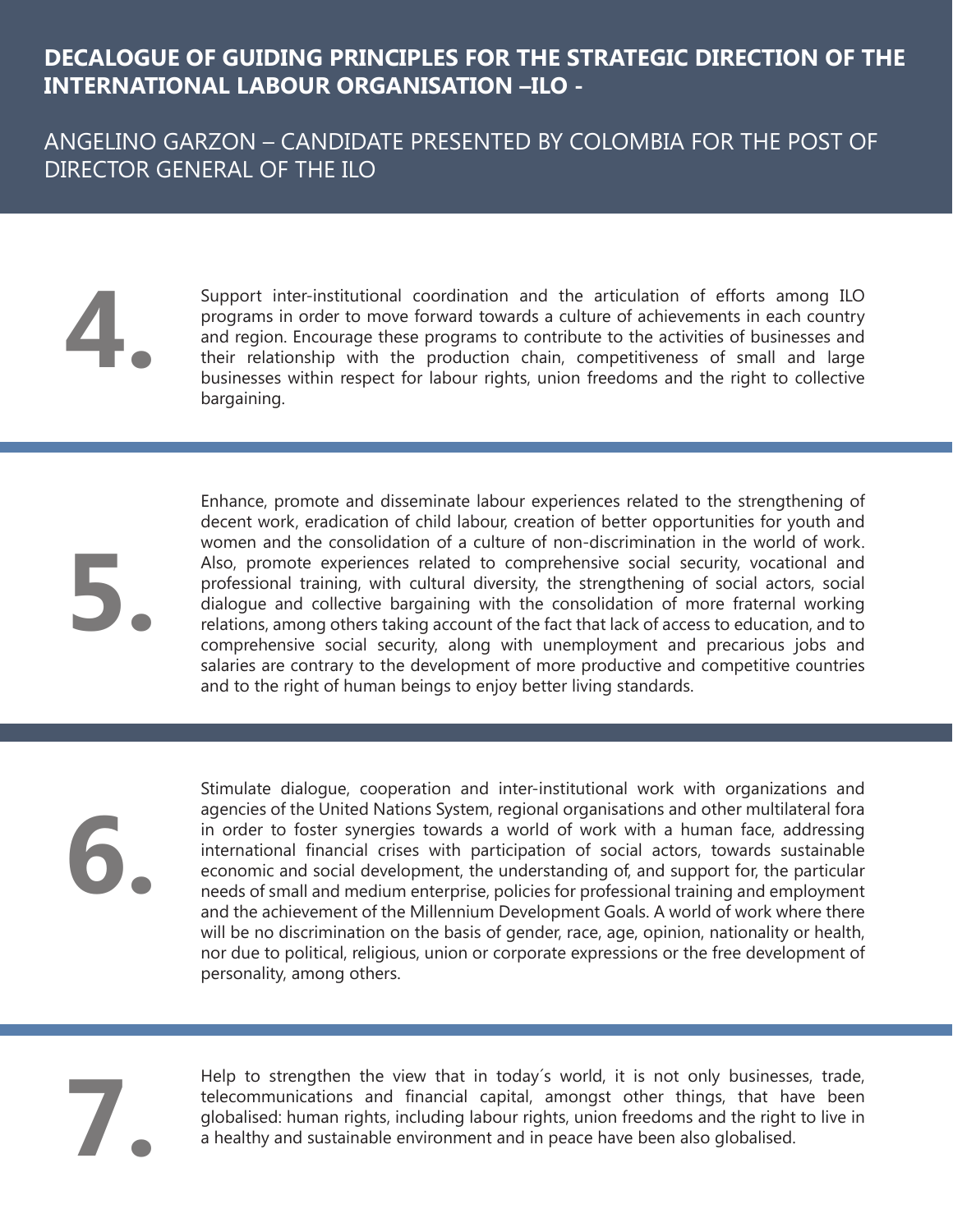#### ANGELINO GARZON – CANDIDATE PRESENTED BY COLOMBIA FOR THE POST OF DIRECTOR GENERAL OF THE ILO

**8.**

Strengthen practices of good governance through the responsible, effective and transparent administration of the human, financial and logistical resources of the ILO, through ongoing dialogue and consultations with employers, workers and governments, public accountability and transparent and measurable achievement-based working methods for all activities carried out by ILO with social actors at national and regional levels.

**9.**

Consolidate the culture that ILO officers are at the service of social dialogue, understanding and cooperation among social actors. Promote practices in corporate social responsibility, union social responsibility and ethical principles in enterprise, unions and governments that will contribute to the development of prompt solutions to the challenges faced in the world of work, based on the rights and duties of employers, workers and governments.

# **10.**

Zero tolerance of violence, corruption and impunity, or any other practice that violates human rights and the dignity of workers, employers and other sectors of the population. Zero indifference to child labour, unemployment, hunger, misery and discrimination.

This is the ILO that the different social actors of the world of work and millions of people are demanding from us in response to the challenges of the 21st century, including those related to international financial crises, the existence or appearance of more productive, competitive and sustainable businesses, with the strengthening of decent employment, the stimulation of youth and women employment, with knowledge, innovation, science and technology, social equity, non-discrimination and the right to live in welfare and peace.

I present this Decalogue of Guiding Principles for the strategic direction of the ILO, along with my resume, for information, analysis, debate and decisions of the workers, employers and government representatives; convinced that Colombia has decided to present my candidacy with the support of Latin America and the Caribbean as reflected in the Declaration adopted at the recent meeting of the Community of States of Latin America and the Caribbean CELAC, as a commitment of the Colombian Government towards a State policy based on social dialogue and respect for human rights, including labour rights, union freedoms and the strengthening of entrepreneurial activity.

I consider that the election of the new ILO Director General, should privilege criteria related to knowledge, experience, administrative management and a personal history that reflects, guarantees and continues the development of the principles and values that have been built on a tripartite basis over more than nine decades of existence of the ILO.